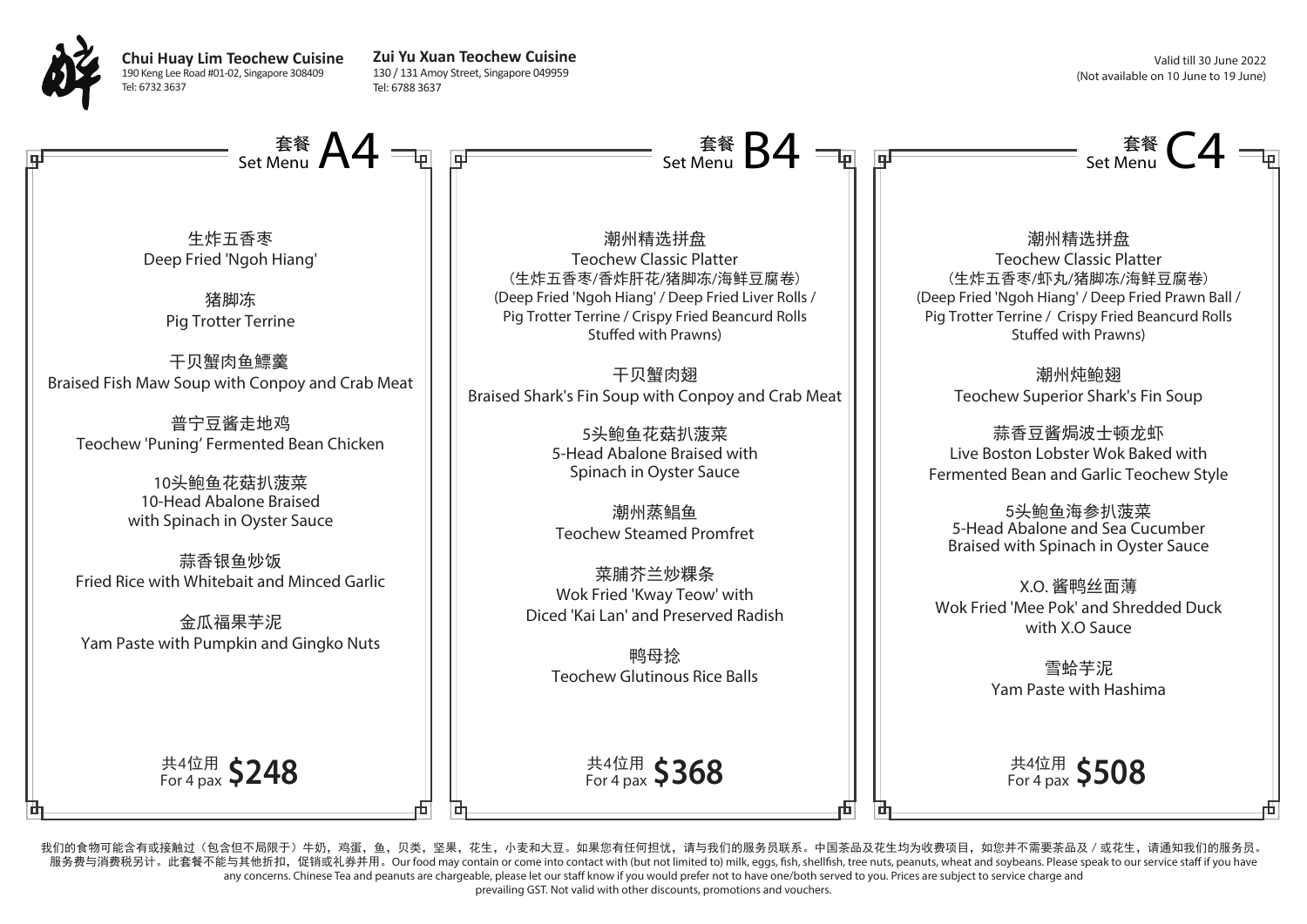

Tel: 6732 3637

**Chui Huay Lim Teochew Cuisine** 190 Keng Lee Road #01-02, Singapore 308409 **Zui Yu Xuan Teochew Cuisine** 130 / 131 Amoy Street, Singapore 049959 Tel: 6788 3637

Valid till 30 June 2022 (Not available on 10 June to 19 June)

Set Menu  $\mathsf{C6}$ 

Set Menu  $\overline{A6} =$   $\overline{B}$   $\overline{B}$  and  $\overline{B}$  and  $\overline{B}$  and  $\overline{B}$  set Menu

生炸五香枣 Deep Fried 'Ngoh Hiang'

> 猪脚冻 Pig Trotter Terrine

干贝蟹肉鱼鰾羹 Braised Fish Maw Soup with Conpoy and Crab Meat

普宁豆酱走地鸡 Teochew 'Puning' Fermented Bean Chicken

> 菜脯蒸活笋壳 Live 'Soon Hock' (Marble Goby) Steamed with Preserved Radish

10头鲍鱼花菇扒菠菜 10-Head Abalone Braised with Spinach in Oyster Sauce

蒜香银鱼炒饭 Fried Rice with Whitebait and Minced Garlic

金瓜福果芋泥 Yam Paste with Pumpkin and Gingko Nuts

共6位用 For 6 pax **\$398**

潮州精选拼盘 Teochew Classic Platter (生炸五香枣/香炸肝花/猪脚冻/海鲜豆腐卷) (Deep Fried 'Ngoh Hiang' / Deep Fried Liver Rolls / Pig Trotter Terrine / Crispy Fried Beancurd Rolls Stuffed with Prawns)

Set Menu  $\overline{\mathsf{B6}}$ 

干贝蟹肉翅 Braised Shark's Fin Soup with Conpoy and Crab Meat

> 5头鲍鱼花菇扒菠菜 5-Head Abalone Braised with Spinach in Oyster Sauce

潮州蒸鲳鱼 Teochew Steamed Promfret

卤鸭拼豆干 Braised Duck with Beancurd

菜脯芥兰炒粿条 Wok Fried 'Kway Teow' with Diced 'Kai Lan' and Preserved Radish

> 鸭母捻 Teochew Glutinous Rice Balls

> > 共6位用 For 6 pax **\$568**

潮州精选拼盘 Teochew Classic Platter (生炸五香枣/虾丸/猪脚冻/海鲜豆腐卷) (Deep Fried 'Ngoh Hiang' / Deep Fried Prawn Ball / Pig Trotter Terrine / Crispy Fried Beancurd Rolls Stuffed with Prawns)

> 潮州炖鲍翅 Teochew Superior Shark's Fin Soup

蒜香豆酱焗波十顿龙虾 Live Boston Lobster Wok Baked with Fermented Bean and Garlic Teochew Style

5头鲍鱼海参扒菠菜 5-Head Abalone and Sea Cucumber Braised with Spinach in Oyster Sauce

> 潮州蒸鲳鱼 Teochew Steamed Promfret

X.O. 酱鸭丝面薄 Wok Fried 'Mee Pok' and Shredded Duck with X.O Sauce

> 雪蛤芋泥 Yam Paste with Hashima

> > 共6位用 For 6 pax **\$838**

我们的食物可能含有或接触过(包含但不局限于)牛奶,鸡蛋,鱼,贝类,坚果,花生,小麦和大豆。如果您有任何担忧,请与我们的服务员联系。中国茶品及花生均为收费项目,如您并不需要茶品及/或花生,请通知我们的服务员。 服务费与消费税另计。此套餐不能与其他折扣,促销或礼券并用。Our food may contain or come into contact with (but not limited to) milk, eggs, fish, shellfish, tree nuts, peanuts, wheat and soybeans. Please speak to our service staff if you have any concerns. Chinese Tea and peanuts are chargeable, please let our staff know if you would prefer not to have one/both served to you. Prices are subject to service charge and prevailing GST. Not valid with other discounts, promotions and vouchers.